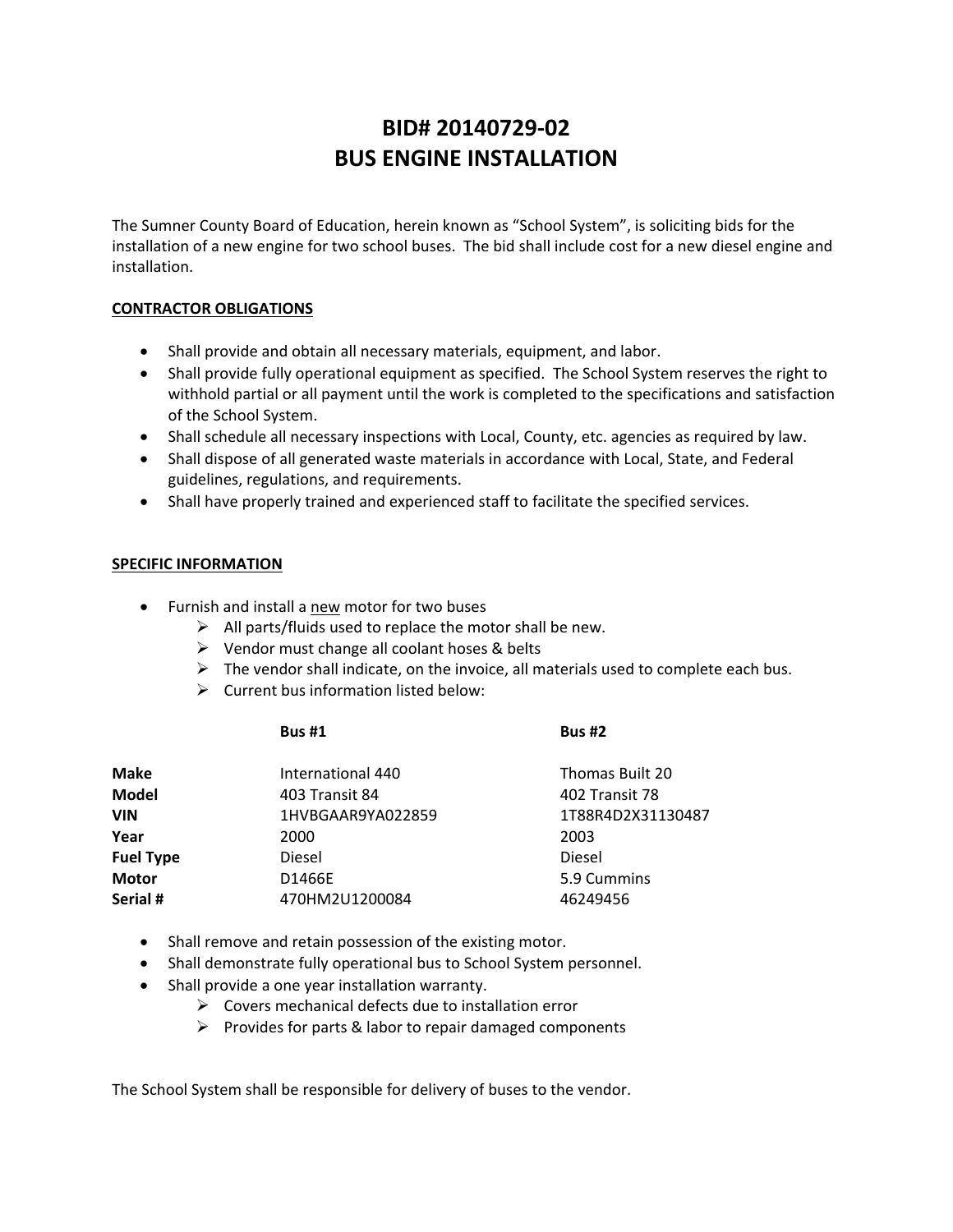# **SUMNER COUNTY BOARD OF EDUCATION**

**Purchasing Department** 1500 Airport Road Gallatin, TN 37066

| <b>COMPANY NAME</b>                         |                                                                   |                  |
|---------------------------------------------|-------------------------------------------------------------------|------------------|
| <b>ADDRESS</b>                              |                                                                   |                  |
| <b>TELEPHONE</b>                            |                                                                   |                  |
| <b>EMAIL</b>                                |                                                                   |                  |
| <b>AUTHORIZED COMPANY</b><br>REPRESENTATIVE | <u> 1990 - Johann John Stone, mars eta biztanleria (h. 1900).</u> | <b>SIGNATURE</b> |
| <b>AUTHORIZED COMPANY</b><br>REPRESENTATIVE |                                                                   |                  |
| <b>DATE</b>                                 |                                                                   |                  |
| <b>BID TITLE</b>                            | 20140729-02 BUS ENGINE INSTALLATION                               |                  |
| <b>DEADLINE</b>                             | TUESDAY, JULY 29, 2014 @ 9:30 A.M.                                |                  |
| <b>BID AMOUNT</b>                           | $\frac{1}{2}$ Bus #1                                              |                  |
|                                             |                                                                   |                  |
|                                             |                                                                   |                  |
| <b>BID GOOD THRU</b>                        |                                                                   |                  |
| <b>NOTES:</b>                               |                                                                   |                  |
|                                             |                                                                   |                  |
|                                             |                                                                   |                  |
|                                             |                                                                   |                  |
|                                             |                                                                   |                  |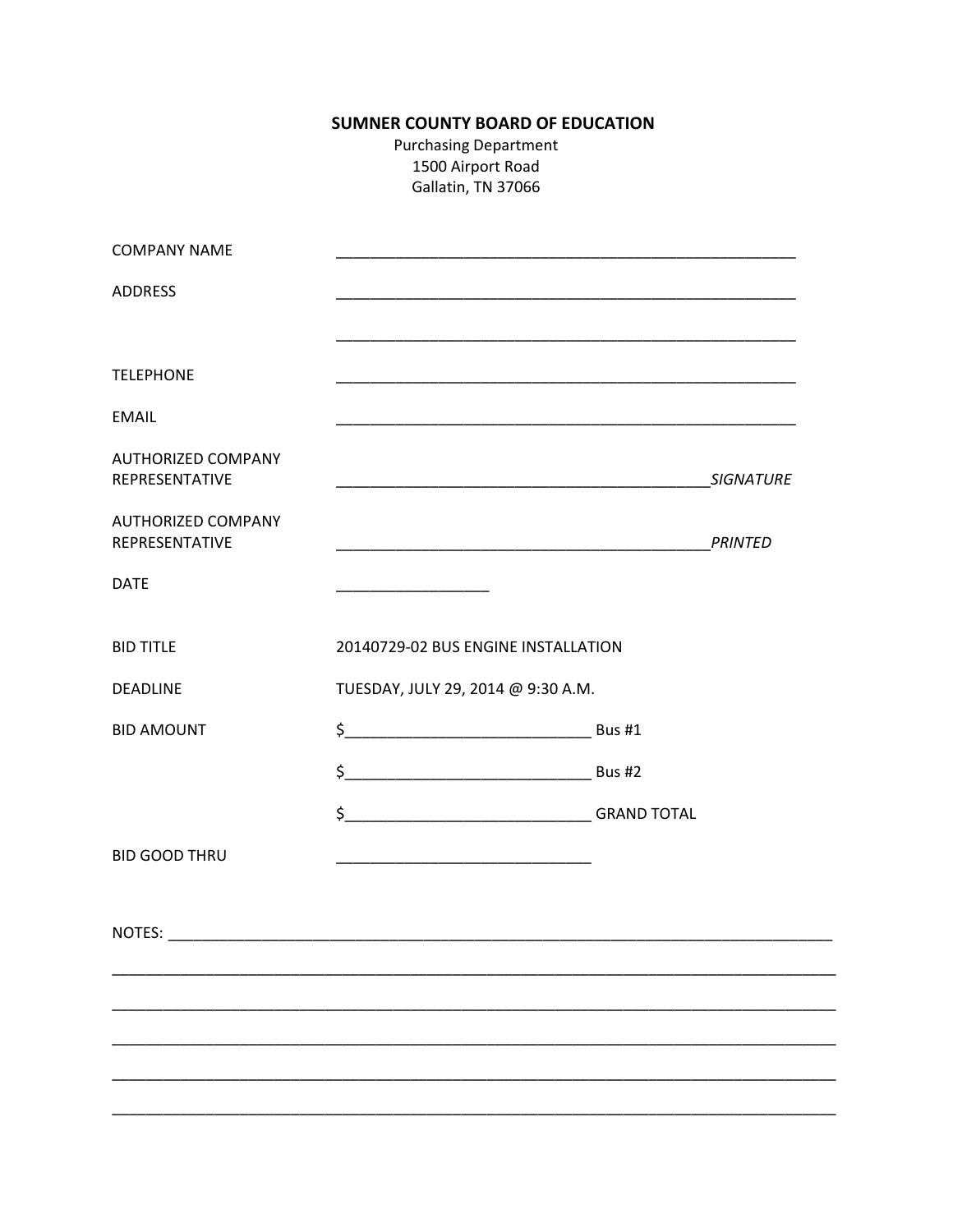# Invitation to Bid

## BUS ENGINE INSTALLATION

Responses to an Invitation to Bid will be received by the Purchasing Supervisor, Sumner County Board of Education, 1500 Airport Road, Gallatin, TN 37066 for BUS ENGINE INSTALATION (Bid# 20140729-02) until 9:30 a.m. CDT Tuesday, July 29, 2014. Bid responses will be opened at that time, taken under advisement and evaluated. Should you have any questions please call Bobby Greer, Transportation Department at (615) 452-1520. All proposals are subject to the Board of Education's conditions and specifications which are available from Vicky Currey, Purchasing Supervisor (615) 451-6560. All bids can be viewed on line at www.sumnerschools.org.